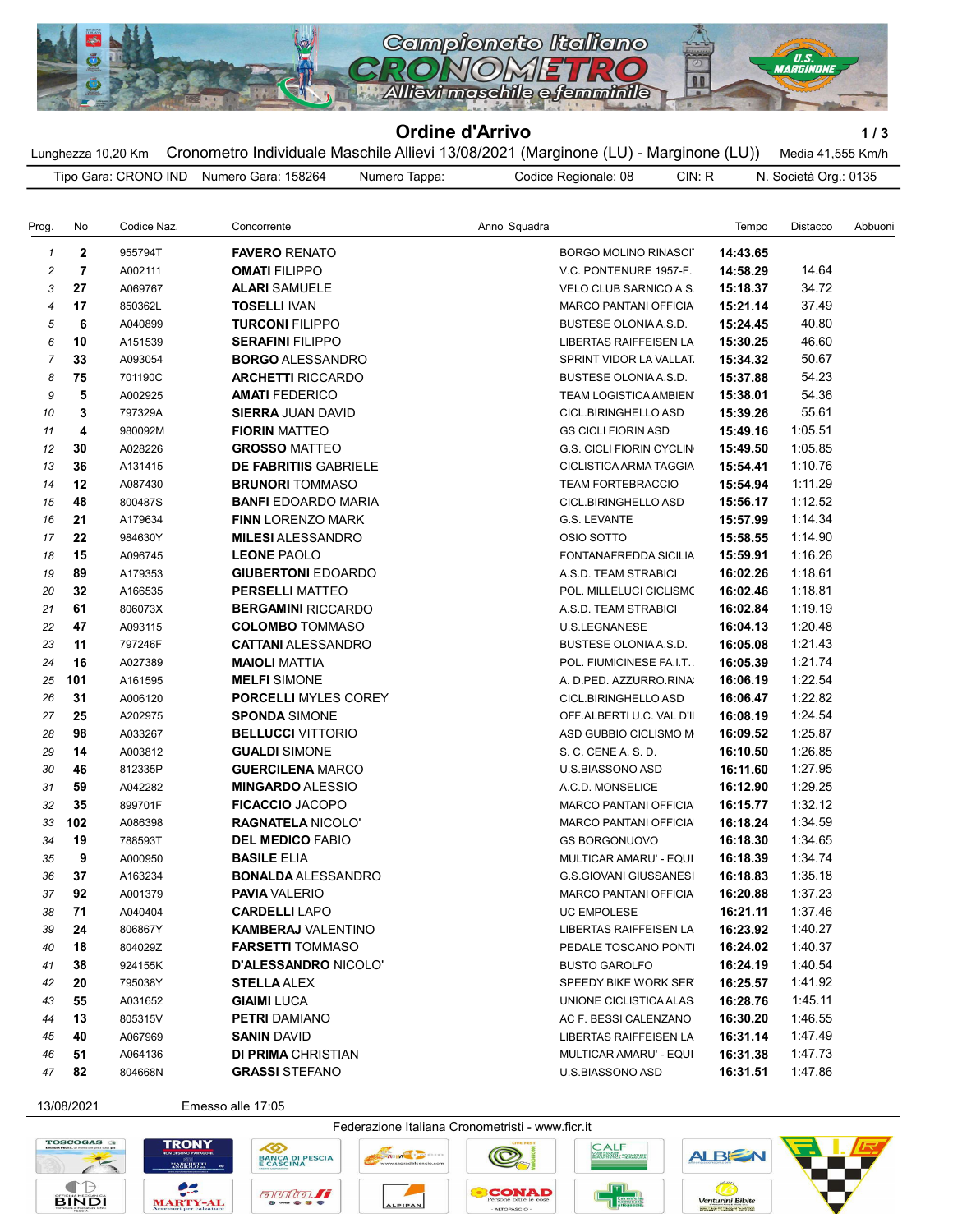

## Ordine d'Arrivo 2/3

Lunghezza 10,20 Km Cronometro Individuale Maschile Allievi 13/08/2021 (Marginone (LU) - Marginone (LU)) Media 41,555 Km/h

| Prog. | No  | Codice Naz. | Concorrente                                        | Anno Squadra                  | Tempo    | Distacco | Abbuoni |
|-------|-----|-------------|----------------------------------------------------|-------------------------------|----------|----------|---------|
| 48    | 8   | 781419V     | <b>ALUNNI TOMMASO</b>                              | <b>TEAM FORTEBRACCIO</b>      | 16:31.96 | 1:48.31  |         |
| 49    | 70  | 928188Z     | <b>RINALDI ANDREA</b>                              | <b>VELO CLUB SARNICO A.S.</b> | 16:33.87 | 1:50.22  |         |
| 50    | 49  | A039783     | <b>BOLOGNESI THOMAS</b>                            | POL. FIUMICINESE FA.I.T.      | 16:33.96 | 1:50.31  |         |
| 51    | 77  | 725087K     | <b>FRIGGI VITTORIO</b>                             | ASD GUBBIO CICLISMO M         | 16:34.08 | 1:50.43  |         |
| 52    | 50  | A060881     | <b>TESIO MATTIA</b>                                | ALBA BRA LANGHE ROER          | 16:35.65 | 1:52.00  |         |
| 53    | 109 | 820044T     | <b>DONA' ANDREA</b>                                | LIBERTAS RAIFFEISEN LA        | 16:36.10 | 1:52.45  |         |
| 54    | 65  | 999255B     | <b>CINCINELLI MATTIA</b>                           | PEDALE TOSCANO PONTI          | 16:38.23 | 1:54.58  |         |
| 55    | 93  | 797933Q     | <b>BISONI</b> GIOVANNI                             | BUSTESE OLONIA A.S.D.         | 16:38.87 | 1:55.22  |         |
| 56    | 29  | 729558K     | <b>VECCHI GABRIEL</b>                              | U.S.LEGNANESE                 | 16:40.29 | 1:56.64  |         |
| 57    | 67  | A126785     | <b>ROSSONI MARCO</b>                               | OSIO SOTTO                    | 16:40.46 | 1:56.81  |         |
| 58    | 90  | A064181     | <b>CATALFAMO DIEGO</b>                             | G.S.C.D. ALMO                 | 16:40.68 | 1:57.03  |         |
| 59    | 56  | A080199     | <b>FALLO NUNZIO TINDARO</b>                        | CICLO SPORT MELANZI'          | 16:40.99 | 1:57.34  |         |
| 60    | 26  | A158116     | <b>RUSSO SAVERIO</b>                               | TEAM CESARO ASD               | 16:42.02 | 1:58.37  |         |
| 61    | 39  | 796445W     | <b>SPINELLI THOMAS</b>                             | <b>GS BORGONUOVO</b>          | 16:42.32 | 1:58.67  |         |
| 62    | 53  | A159560     | <b>GIAMPAOLO SIMONE</b>                            | <b>AUDAX FIORMONTI</b>        | 16:45.05 | 2:01.40  |         |
| 63    | 43  | 803614X     | <b>ZANELLA FILIPPO</b>                             | S.C. FONTANAFREDDA            | 16:45.44 | 2:01.79  |         |
| 64    | 96  | A173994     | <b>INCELLI</b> EDOARDO                             | <b>VELOSPORT FERENTINO</b>    | 16:49.95 | 2:06.30  |         |
| 65    | 1   | 791018Y     | <b>CAPRA THOMAS</b>                                | ASD VELOCE CLUB BORG          | 16:54.65 | 2:11.00  |         |
| 66    | 111 | A212787     | <b>CONTE MATTEO</b>                                | <b>MARCO PANTANI OFFICIA</b>  | 16:55.90 | 2:12.25  |         |
| 67    | 64  | 716680D     | <b>NANNINI ANDREA</b>                              | <b>GS BORGONUOVO</b>          | 16:57.59 | 2:13.94  |         |
| 68    | 58  | A061246     | <b>FERRATO ANDREA</b>                              | U.S.LEGNANESE                 | 16:59.09 | 2:15.44  |         |
| 69    | 106 | A000652     | <b>REDAELLI</b> LORENZO                            | U.S.LEGNANESE                 | 17:02.65 | 2:19.00  |         |
| 70    | 99  | A192676     | <b>DI ZIO SIMONE</b>                               | CICLISTICA ARMA TAGGIA        | 17:02.72 | 2:19.07  |         |
| 71    | 76  | A073646     | <b>TOSCO LEONARDO</b>                              | ALBA BRA LANGHE ROER          | 17:04.59 | 2:20.94  |         |
| 72    | 28  | A157600     | <b>ZEZZA CHRISTIAN</b>                             | TEAM LOGISTICA AMBIEN         | 17:06.21 | 2:22.56  |         |
| 73    | 68  | 795390A     | <b>SBRANA THOMAS</b>                               | SPEEDY BIKE WORK SER          | 17:08.33 | 2:24.68  |         |
| 74    | 107 | A004864     | <b>CONSORTI ALESSANDRO</b>                         | CARUBE PROGETTO GIOV          | 17:09.05 | 2:25.40  |         |
| 75    | 103 | A195286     | <b>MUSICO PIETRO GIUSEPPE</b>                      | G.S. LEVANTE                  | 17:09.47 | 2:25.82  |         |
| 76    | 41  | 808061D     | <b>BAMBAGIONI TOMMASO</b>                          | PEDALE TOSCANO PONTI          | 17:09.56 | 2:25.91  |         |
| 77    | 66  | A134387     | <b>CERBINI FRANCESCO</b>                           | <b>AUDAX FIORMONTI</b>        | 17:11.92 | 2:28.27  |         |
| 78    | 45  | A159663     | <b>CAMELO SIMONE</b>                               | TEAM LOGISTICA AMBIEN         | 17:13.78 | 2:30.13  |         |
| 79    | 104 | A098363     | <b>MORETTI GIULIO</b>                              | TEAM SPECIALIZED-TERN         | 17:14.25 | 2:30.60  |         |
| 80    | 80  | A061240     | <b>LOMBARDI RICCARDO</b>                           | U.S.LEGNANESE                 | 17:15.12 | 2:31.47  |         |
| 81    | 44  | A071874     | <b>SINIGAGLIA CRISTIAN</b>                         | A.C.D. MONSELICE              | 17:16.74 | 2:33.09  |         |
| 82    | 83  | A029982     | <b>RABENSTEINER DANIEL</b>                         | LIBERTAS RAIFFEISEN LA        | 17:16.84 | 2:33.19  |         |
| 83    | 72  | A011982     | <b>PIGNATO ADRIAN</b>                              | A. D.PED. AZZURRO.RINA        | 17:17.22 | 2:33.57  |         |
| 84    | 79  | 721199U     | <b>SICA LEONARDO</b>                               | USD MONTECARLO CICLI:         | 17:18.99 | 2:35.34  |         |
| 85    | 84  | 967901T     | SALVADEO ALESSIO LUCA                              | <b>GB JUNIOR TEAM ASD</b>     | 17:25.84 | 2:42.19  |         |
|       |     | A161476     | <b>BUCCIARELLI NICHOLAS</b>                        | <b>AUDAX FIORMONTI</b>        |          | 2:50.55  |         |
| 86    | 34  |             |                                                    |                               | 17:34.20 | 2:56.70  |         |
| 87    | 86  | A000462     | <b>FEDELI GREGORIO</b>                             | PEDALE TOSCANO PONTI          | 17:40.35 | 2:57.04  |         |
| 88    | 108 | A000642     | <b>SPANIO MATTEO</b><br><b>AGOSTINELLI FILIPPO</b> | <b>GS BORGONUOVO</b>          | 17:40.69 | 2:59.69  |         |
| 89    | 110 | A032449     |                                                    | PEDALE TOSCANO PONTI          | 17:43.34 |          |         |
| 90    | 97  | A096853     | <b>PISCINA MATTEO</b>                              | V.C. PONTENURE 1957-F.        | 17:45.64 | 3:01.99  |         |
| 91    | 105 | A004353     | <b>ACCIARI JEAN BAPTISTE</b>                       | USD MONTECARLO CICLI:         | 17:48.25 | 3:04.60  |         |
| 92    | 100 | A095445     | <b>RIZZO MATTIA</b>                                | <b>UC EMPOLESE</b>            | 17:50.58 | 3:06.93  |         |
| 93    | 81  | A164420     | <b>FERRANDO EMANUELE</b>                           | G.S. LEVANTE                  | 17:51.40 | 3:07.75  |         |
| 94    | 74  | A190875     | <b>CAON ALESSANDRO</b>                             | TEAM LOGISTICA AMBIEN         | 18:07.61 | 3:23.96  |         |
| 95    | 78  | 923239W     | <b>BALDAN MARCO</b>                                | VELO CLUB SARNICO A.S.        | 18:09.38 | 3:25.73  |         |
| 96    | 85  | A041646     | <b>LEONE MATTEO</b>                                | TEAM CESARO ASD               | 18:11.62 | 3:27.97  |         |

13/08/2021 Emesso alle 17:05

への

**TRONY** 

 $e$ 

**MARTY-AL**